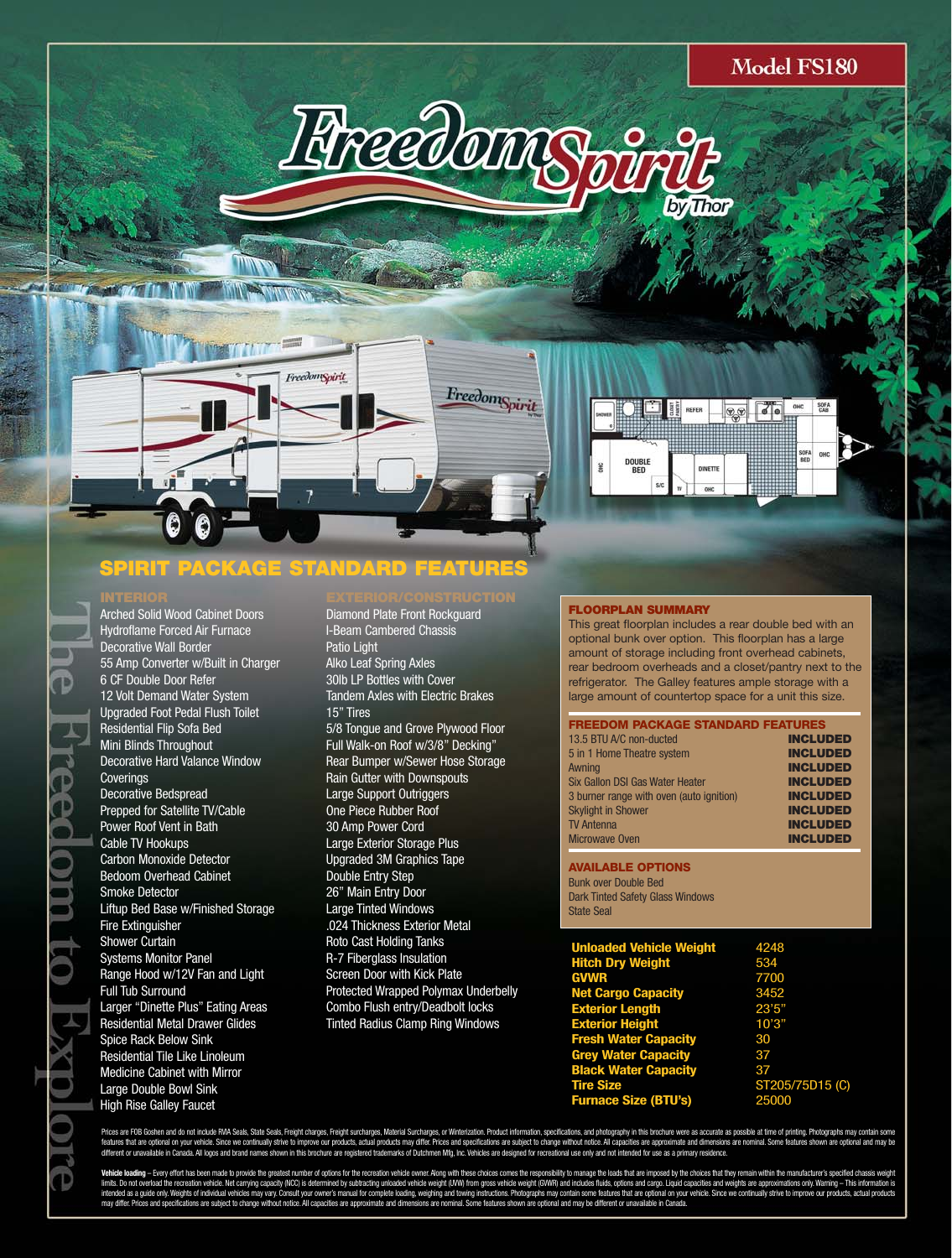





# **SPIRIT PACKAGE STANDARD FEATURES**

### **INTERIOR**

Arched Solid Wood Cabinet Doors Hydroflame Forced Air Furnace Decorative Wall Border 55 Amp Converter w/Built in Charger 6 CF Double Door Refer 12 Volt Demand Water System Upgraded Foot Pedal Flush Toilet Residential Flip Sofa Bed Mini Blinds Throughout Decorative Hard Valance Window Coverings Decorative Bedspread Prepped for Satellite TV/Cable Power Roof Vent in Bath Cable TV Hookups Carbon Monoxide Detector Bedroom TV Shelf with Hookup Smoke Detector Bedoom Overhead Cabinets w/Shelf Fire Extinguisher Liftup Bed Base w/Finished Storage Systems Monitor Panel Shower Curtain Full Tub Surround Range Hood w/12V Fan and Light Residential Metal Drawer Glides Larger Dinette Plus Eating Areas Residential Tile Like Linoleum Spice Rack Below Sink Large Double Bowl Sink Medicine Cabinet with Mirror High Rise Galley Faucet

### **EXTERIOR/CONSTRUCTION**

Diamond Plate Front Rockguard I-Beam Cambered Chassis Patio Light Alko Leaf Spring Axles 30lb LP Bottle with Cover Tandem Axles with Electric Brakes 15" Tires 5/8" Tongue and Grove Plywood Floor Full Walk-on Roof w/3/8" Decking Rear Bumper w/Sewer Hose Storage Rain Gutter with Downspouts Large Support Outriggers One Piece Rubber Roof 30 Amp Power Cord Large Exterior Storage Plus Upgraded 3M Graphics Tape Double Entry Step 26" Main Entry Door Large Tinted Windows .024 Thickness Exterior Metal Roto Cast Holding Tanks R-7 Fiberglass Insulation **Screen Door with Kick Plate** Protected Wrapped Polymax Underbelly Combo Flush entry/Deadbolt locks Tinted Radius Clamp Ring Windows

### **FLOORPLAN SUMMARY**

This floorplan features a front queen bed and rear double bunks. An optional Double bed with bunk over can be added to rear making this floorplan very versitile for many families. This unit has a sofa bed, large dinette, and plenty of storage space.

| <b>FREEDOM PACKAGE STANDARD FEATURES</b> |                 |
|------------------------------------------|-----------------|
| 13.5 BTU A/C ducted                      | <b>INCLUDED</b> |
| 5 in 1 Home Theatre system               | <b>INCLUDED</b> |
| Awning                                   | <b>INCLUDED</b> |
| Six Gallon DSI Gas Water Heater          | <b>INCLUDED</b> |
| 3 burner range with oven (auto ignition) | <b>INCLUDED</b> |
| <b>Skylight in Shower</b>                | <b>INCLUDED</b> |
| <b>TV Antenna</b>                        | <b>INCLUDED</b> |
| <b>Microwave Oven</b>                    | <b>INCLUDED</b> |
| Stabilizer Jacks                         | <b>INCLUDED</b> |
| <b>Spare Tire</b>                        | <b>INCLUDED</b> |

**AVAILABLE OPTIONS** Bunk over Double Bed Dark Tinted Safety Glass Windows State Seal

| 4932            |
|-----------------|
| 630             |
| 7700            |
| 2768            |
| 27'8''          |
| 10'3"           |
| 36              |
| 37              |
| 37              |
| ST205/75D15 (C) |
| 25000           |
|                 |

Prices are FOB Goshen and do not include RNA Seals, State Seals, Freight charges, Freight surcharges, Material Surcharges, or Winterization. Product information, specifications, and photography in this brochure were as acc eatures that are optional on your vehicle. Since we continually strive to improve our products, actual products may differ. Prices and specifications are subject to change without notice. All capacities are approximate and different or unavailable in Canada. All logos and brand names shown in this brochure are registered trademarks of Dutchmen Mfg, Inc. Vehicles are designed for recreational use only and not intended for use as a primary res

Vehicle loading - Every effort has been made to provide the greatest number of options for the recreation vehicle owner. Along with these choices comes the responsibility to manage the loads that are imposed by the choices limits. Do not overload the recreation vehicle. Net carrying capacity (NCC) is determined by subtracting unloaded vehicle weight (UWW) from gross vehicle weight (GWWR) and includes fluids, options and cargo. Liquid capacit intended as quide only Weights dinvividues may vary. Consult your owner's manual for complete bading, weighing and twinity instructions. Photograps may contain some features than on the distrust and any be different or una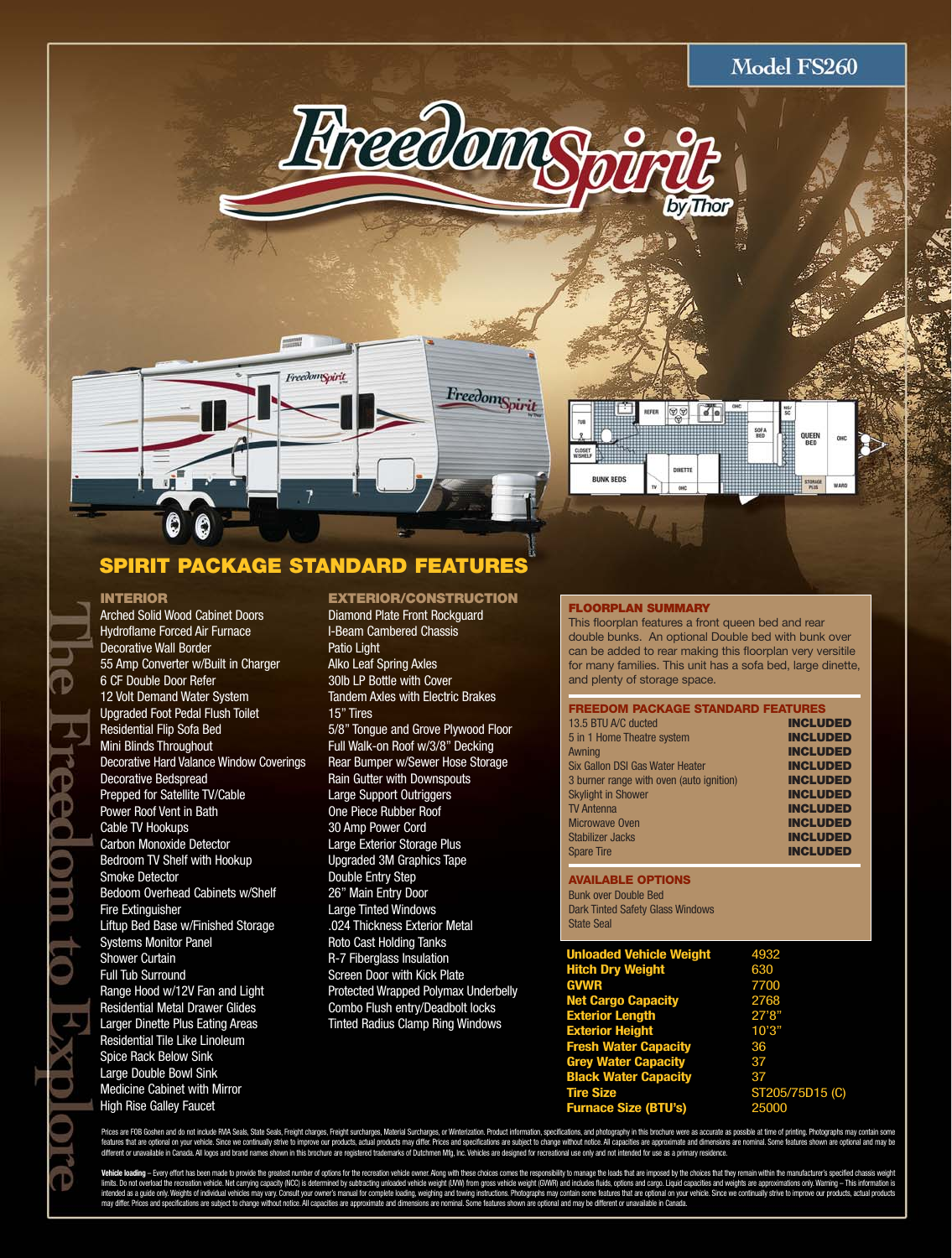# Model FS260-DSL



**FreedomSpirit** 



# **SPIRIT PACKAGE STANDARD FEATURES**

FreedomSpirit

#### **INTERIOR**

Arched Solid Wood Cabinet Doors Hydroflame Forced Air Furnace Decorative Wall Border 55 Amp Converter w/Built in Charger 6 CF Double Door Refer 12 Volt Demand Water System Upgraded Foot Pedal Flush Toilet Residential Flip Sofa Bed Mini Blinds Throughout Decorative Hard Valance Window Coverings Decorative Bedspread Prepped for Satellite TV/Cable Power Roof Vent in Bath Flush floor electric slideout system Carbon Monoxide Detector Bedroom TV Shelf with Hookup Smoke Detector Bedoom Overhead Cabinets Fire Extinguisher Decorative Headboard Systems Monitor Panel Liftup Bed Base w/Finished Storage Full Tub Surround Shower Curtain Residential Metal Drawer Glides Range Hood w/12V Fan and Light Residential Tile Like Linoleum Larger Dinette Plus Eating Areas Large Double Bowl Sink Spice Rack Below Sink High Rise Galley Faucet Medicine Cabinet with Mirror

### Diamond Plate Front Rockguard I-Beam Cambered Chassis Patio Light Alko Leaf Spring Axles 30lb LP Bottle with Cover Tandem Axles with Electric Brakes 15" Tires 5/8" Tongue and Grove Plywood Floor Full Walk-on Roof w/3/8" Decking Rear Bumper w/Sewer Hose Storage Rain Gutter with Downspouts Large Support Outriggers One Piece Rubber Roof 30 Amp Detachable Power Cord Large Exterior Storage Plus Upgraded 3M Graphics Tape Triple entry step 30" Main Entry Door Large Tinted Windows .024 Thickness Exterior Metal Roto Cast Holding Tanks R-7 Fiberglass Insulation Screen Door with Kick Plate Protected Wrapped Polymax Underbelly Combo Flush entry/Deadbolt locks

Tinted Radius Clamp Ring Windows

**EXTERIOR/CONSTRUCTION**

#### **FLOORPLAN SUMMARY**

This Travel Trailer floorplan features a front queen walk-around bed with plenty of storage. The Large slide and angled Galley add tremendous Space to the living area and the rear bunks provide that extra sleeping area that your family needs. All this in a great floorplan.

| <b>FREEDOM PACKAGE STANDARD FEATURES</b> |                 |
|------------------------------------------|-----------------|
| 13.5 BTU A/C ducted                      | <b>INCLUDED</b> |
| 5 in 1 Home Theatre system               | <b>INCLUDED</b> |
| Awning                                   | <b>INCLUDED</b> |
| Six Gallon DSI Gas Water Heater          | <b>INCLUDED</b> |
| 3 burner range with oven (auto ignition) | <b>INCLUDED</b> |
| <b>Skylight in Shower</b>                | <b>INCLUDED</b> |
| <b>TV Antenna</b>                        | <b>INCLUDED</b> |
| <b>Microwave Oven</b>                    | <b>INCLUDED</b> |
| Stabilizer Jacks                         | <b>INCLUDED</b> |
| <b>Spare Tire</b>                        | <b>INCLUDED</b> |

#### **AVAILABLE OPTIONS** Dark Tinted Safety Glass Windows State Seal

| <b>Unloaded Vehicle Weight</b> | 6594             |
|--------------------------------|------------------|
| <b>Hitch Dry Weight</b>        | 1056             |
| <b>GVWR</b>                    | 11176            |
| <b>Net Cargo Capacity</b>      | 4582             |
| <b>Exterior Length</b>         | 28'5''           |
| <b>Exterior Height</b>         | 11'4"            |
| <b>Fresh Water Capacity</b>    | 46               |
| <b>Grey Water Capacity</b>     | 37               |
| <b>Black Water Capacity</b>    | 37               |
| <b>Tire Size</b>               | SST225/75R15 (D) |
| <b>Furnace Size (BTU's)</b>    | 30000            |

ices are FOB Goshen and do not include RWA Seals. State Seals. Freight charges. Freight surcharges. Material Surcharges. or Winterization. Product information. specifications, and photography in this brochure were as accur res that are optional on your vehicle. Since we continually strive to improve our products, actual products may differ. Prices and specifications are subject to change without notice. All capacities are approximate and din different or unavailable in Canada. All logos and brand names shown in this brochure are registered trademarks of Dutchmen Mfg, Inc. Vehicles are designed for recreational use only and not intended for use as a primary res

Vehicle loading - Every effort has been made to provide the greatest number of options for the recreation vehicle owner. Along with these choices comes the responsibility to manage the loads that are imposed by the choices limits. Do not overload the recreation vehide. Net carrying capachy MC) is determined by subtracting unloaded vehide weight (UW) from gross vehide weight (UW) from diculties middle between starty considered and weights are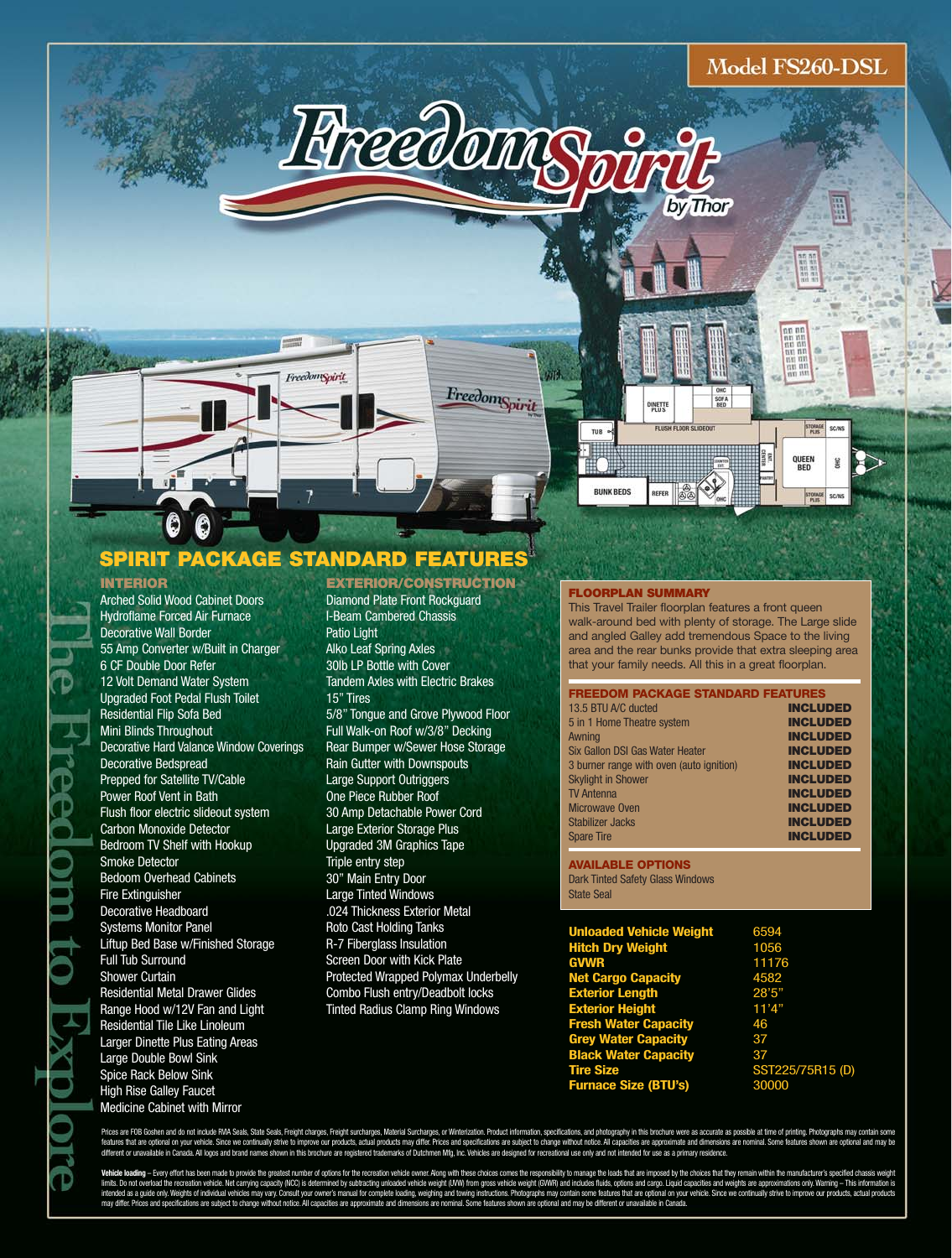



Model FS310-DSL

# **SPIRIT PACKAGE STANDARD FEATURES**

FreedomSpirit

#### **INTERIOR**

G

Arched Solid Wood Cabinet Doors Hydroflame Forced Air Furnace Decorative Wall Border 55 Amp Converter w/Built in Charger 6 CF Double Door Refer 12 Volt Demand Water System Upgraded Foot Pedal Flush Toilet Residential Flip Sofa Bed Mini Blinds Throughout Decorative Hard Valance Window Coverings Decorative Bedspread Prepped for Satellite TV/Cable Power Roof Vent in Bath Flush floor electric slideout system Carbon Monoxide Detector Bedroom TV Shelf with Hookup Smoke Detector Bedoom Overhead Cabinets w/Shelf Fire Extinguisher Decorative Headboard Systems Monitor Panel Liftup Bed Base w/Finished Storage Full Tub Surround Shower Curtain Residential Metal Drawer Glides Range Hood w/12V Fan and Light Residential Tile Like Linoleum Larger Dinette Plus Eating Areas Large Double Bowl Sink Spice Rack Below Sink High Rise Galley Faucet Medicine Cabinet with Mirror

### **EXTERIOR/CONSTRUCTION**

Diamond Plate Front Rockguard

I-Beam Cambered Chassis Patio Light Alko Leaf Spring Axles 30lb LP Bottle with Cover Tandem Axles with Electric Brakes 15" Tires 5/8" Tongue and Grove Plywood Floor Full Walk-on Roof w/3/8" Decking Rear Bumper w/Sewer Hose Storage Rain Gutter with Downspouts Large Support Outriggers One Piece Rubber Roof 30 Amp Detachable Power Cord Large Exterior Storage Plus Upgraded 3M Graphics Tape Triple entry step 30" Main Entry Door Large Tinted Windows .024 Thickness Exterior Metal Roto Cast Holding Tanks R-7 Fiberglass Insulation Screen Door with Kick Plate Protected Wrapped Polymax Underbelly Combo Flush entry/Deadbolt locks Tinted Radius Clamp Ring Windows

#### **FLOORPLAN SUMMARY**

This Floorplan is a proven winner. The quad bunk rear bedroom features oversized bunks on the door side. The front bedroom includes a queen walk-around and plenty of storage. The living area is large and includes an angled galley, full slide, and great entertainment center.

| <b>FREEDOM PACKAGE STANDARD FEATURES</b> |                 |
|------------------------------------------|-----------------|
| 13.5 BTU A/C ducted                      | <b>INCLUDED</b> |
| 5 in 1 Home Theatre system               | <b>INCLUDED</b> |
| Awning                                   | <b>INCLUDED</b> |
| Six Gallon DSI Gas Water Heater          | <b>INCLUDED</b> |
| 3 burner range with oven (auto ignition) | <b>INCLUDED</b> |
| <b>Skylight in Shower</b>                | <b>INCLUDED</b> |
| <b>TV Antenna</b>                        | <b>INCLUDED</b> |
| Microwave Oven                           | <b>INCLUDED</b> |
| Stabilizer Jacks                         | <b>INCLUDED</b> |
| <b>Spare Tire</b>                        | <b>INCLUDED</b> |
|                                          |                 |

**AVAILABLE OPTIONS** Dark Tinted Safety Glass Windows State Seal

| 7224            |
|-----------------|
| 1148            |
| 11176           |
| 3952            |
| 33'3"           |
| 11'4"           |
| 46              |
| 37              |
| 37              |
| ST225/75R15 (D) |
| 30000           |
|                 |

ces are FOB Goshen and do not include RWA Seals, State Seals, Freight charges, Freight surcharges, Material Surcharges, or Winterization. Product information, specifications, and photography in this brochure were as accura feature that are optional on your whild. Stree we continually strive to improve our products, actual products, and specifiations are subject to hange without notic. All streams to consider a supposite and improvimed in the

Vehicle bading - Evey offor has been nade to provide the gridset uniter of options for the recreaion vehicle wher. Nong with these choics comes the responsibly to manage the local that are imposed by the choics that when t intended as guide only Weights d'invividues may vary. Consult your owners manual for complete bading, weighing and twining instructions. Photograps may contain some features than an education and may be different or unavai